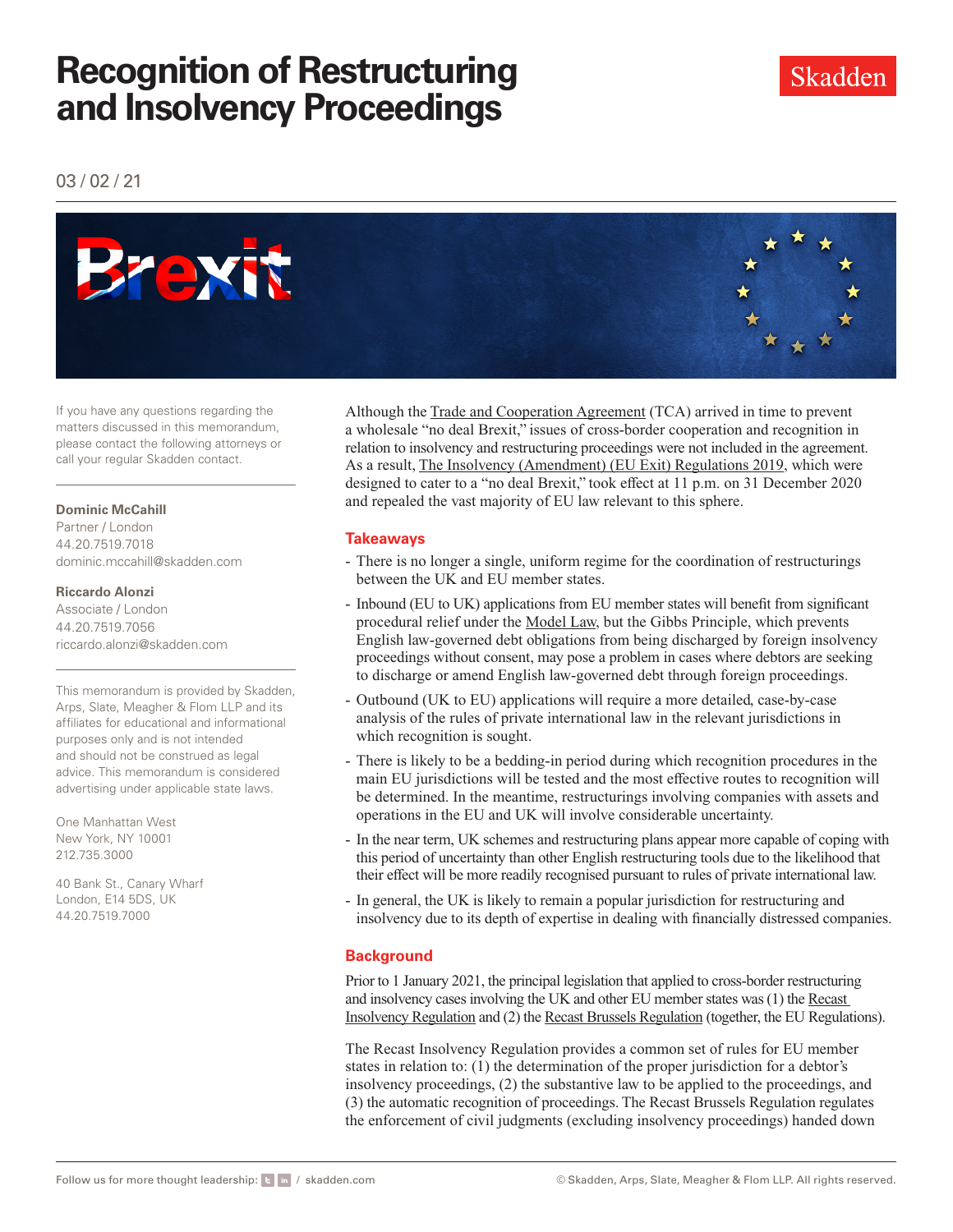Brexit

# **Recognition of Restructuring and Insolvency Proceedings**

in other EU member states and has historically been considered potentially relevant to UK schemes of arrangement as they are not — in the strict sense — insolvency proceedings and are arguably more akin to general civil proceedings.

Now, EU member states are essentially in the same position regarding restructurings in the UK as most other jurisdictions, including the US. However, debtors who are going through a restructuring in either the UK or the EU may need to consider recognition issues more carefully. The remainder of this article provides a brief overview of the principal ways in which this is likely to affect both outbound recognition applications from the UK and inbound applications from EU member states.

### **Inbound Restructuring and Insolvency (EU to UK)**

One significant change is that insolvency proceedings commenced and orders made in EU member states are no longer automatically recognised in the UK. The UNCITRAL Model Law on Cross-Border Insolvency (1997) (Model Law) has been enacted into UK law via the [Cross-Border Insolvency Regulations 2006](https://www.legislation.gov.uk/uksi/2006/1030/contents/made) (CBIR), meaning that debtors in EU member states will still be able to look to a developed legislative framework to obtain recognition of insolvency proceedings and other relief in UK courts (including an automatic stay in cases where the foreign proceedings constitute a "foreign main proceeding"). EU-based debtors are expected to make frequent use of the CBIR going forward.

However, a recent trend of English authorities' rulings has highlighted a significant limitation of the CBIR from the perspective of a foreign debtor seeking relief (*i.e.*, the first instance and Court of Appeal judgments in *Bakshiyeva (Representative of the OJSC International Bank of Azerbaijan) v Sberbank of Russion & Ors* [2018] EWHC 59 (Ch) and [2018] EWCA Civ 2802). A principle of English common law known as the Gibbs Principle provides that a debt can only be validly discharged pursuant to the law that governs it. This rule previously lacked any real significance in relation to UK-EU insolvencies due to the Recast Insolvency Regulation, which required the UK to recognise the substantive effect of certain EU insolvency proceedings. The CBIR, however, are narrower in scope, and the English courts have held that they only allow a debtor procedural relief and assistance. Debtors with proceedings in the Republic of Ireland may be able to side-step this issue by relying on [Section 426](https://www.legislation.gov.uk/ukpga/1986/45/section/426) of the Insolvency Act 1986, which does permit more substantive relief, though this strategy only will be available in a small number of cases as none of the other 26 EU member states are "relevant countries" under the statutory provision.

### **Outbound Restructuring and Insolvency (UK to EU)**

Unlike inbound recognition applications, outbound applications from the UK will not enjoy much assistance from the Model Law, as only four EU member states have adopted it (Greece, Poland, Romania and Slovenia). As a result, the loss of the Recast Insolvency Regulation may make it harder for UK-based debtors to gain recognition and deal with assets located within the EU, as much will depend on the private international rules in the particular member state where recognition is sought. In Germany, for example, recognition may be granted in cases where the debtor has its "centre of main interests" in the UK. In certain other EU jurisdictions, such as France and Italy, recognition will likely require a more lengthy judicial recognition process, involving a greater scope of parallel proceedings with increased costs to the insolvency estate and a heightened risk of unequal treatment of different groups of creditors. None of the aforementioned EU member states has yet indicated an intention to enact the Model Law.

However, it is important to draw a distinction between formal UK insolvency proceedings (such as administration, company voluntary arrangements and liquidation under the Insolvency Act 1986) and two other restructuring mechanisms under the Companies Act 2006: (1) the scheme of arrangement under [Part 26](https://www.legislation.gov.uk/ukpga/2006/46/part/26) and (2) the relatively new restructuring plan under [Part 26A.](https://www.legislation.gov.uk/ukpga/2006/46/part/26A)

#### **The Scheme of Arrangement and Restructuring Plan**

While the point was never formally settled, many practitioners considered schemes to be recognised across the EU as civil judgments under the Recast Brussels Regulation and, accordingly, the same view would be taken in relation to a restructuring plan. The approach that will be taken to the recognition of schemes and restructuring plans going forward is therefore likely to follow the same pattern as the approach to civil judgments generally, meaning that recognition may be sought on one or more of the following grounds:

- existing rules of private international law in each member state where recognition is sought;
- the [Rome I Regulation;](https://eur-lex.europa.eu/legal-content/EN/TXT/HTML/?uri=CELEX:32008R0593&from=EN)
- the [2005 Hague Convention;](https://www.hcch.net/en/instruments/conventions/full-text/?cid=98) and
- the [Lugano Convention 2007](https://eur-lex.europa.eu/legal-content/EN/TXT/HTML/?uri=CELEX:22007A1221(03)&from=EN).

Although practitioners generally agree that none of the above routes to recognition provide the same degree of certainty as the Recast Brussels Regulation, UK practitioners are generally optimistic that there will still be an effective means of securing recognition of schemes and restructuring plans across the EU, particularly where the underlying debt is governed by English law or where the debtor's centre of main interests is in the UK. (For a more detailed discussion of each of the above potential routes to recognition, see ["Civil Disputes: New Gaps, Old Solutions.](http://www.skadden.com/insights/publications/2021/02/insights-special-edition-brexit/civil-disputes)")